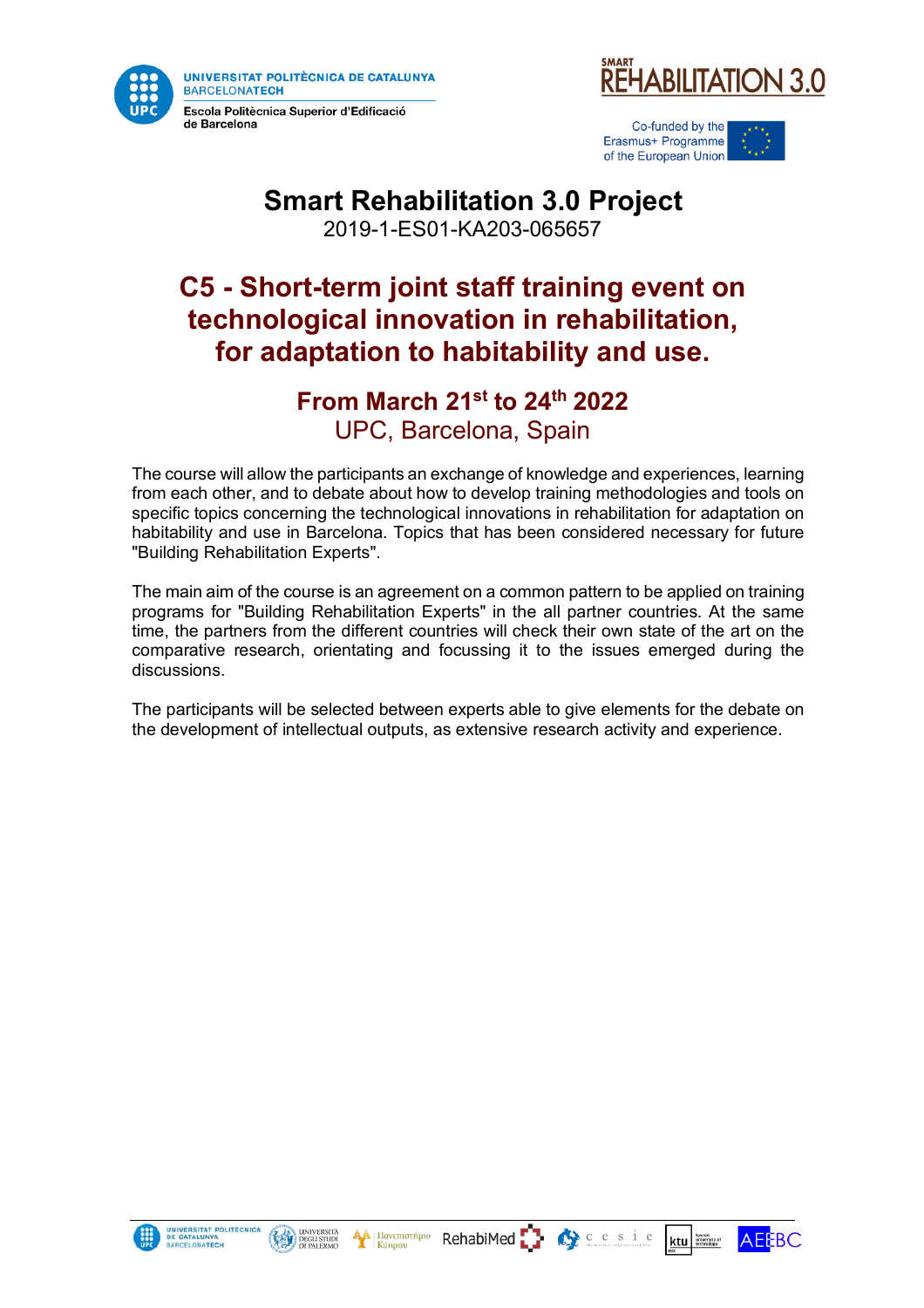



Co-funded by the Erasmus+ Programme of the European Union

# **Agenda and Program**

### **Monday, March 21st, 2022**

**09:00 a.m. Welcome and Reception of all the Participants at EPSEB,** Escola Politècnica

**13:00 a.m.** Superior d'Edificació de Barcelona. Universitat Politècnica de Catalunya *Welcome by: Prof. Inmaculada Rodríguez Cantalapiedra, Director of EPSEB. Prof. Montse Bosch, Scientific Responsible of the project for UPC. UPC Staff: Prof. Pilar Garcia-Almirall, Head of the Department of Architectural Technology Prof. Còssima Cornadó, Mireia Bosch, Belén Onecha, Jordi Martí, Eva Crespo, Andri Tsiouri. All Partners, Stakeholders and other Participants* **Presentation of the targets of the Course**, organisation and program activities

*Prof. Montse Bosch Prof. Còssima Cornadó*

| 15:00p.m.  | Technical visit to a building of the Eixample (expansion) of Barcelona. Integral    |
|------------|-------------------------------------------------------------------------------------|
| 16:00 p.m. | rehabilitation with the incorporation of an attic floor with prefabricated modules. |
|            | Prof. Montse Bosch, Arch. Rosa Bassols                                              |
| 17:00 p.m. | Technical visit to Casa Batlló, a UNESCO World Heritage site and an icon in         |
| 18:00 p.m. | Barcelona, to discover Gaudi's work and modernism at its finest.                    |
|            | Prof. Mireia Bosch, and Joan Olona, UPC                                             |

#### **Tuesday, March 22nd , 2022**

 $\mathcal{L}_\text{max}$  , and the set of the set of the set of the set of the set of the set of the set of the set of the set of the set of the set of the set of the set of the set of the set of the set of the set of the set of the

**09:00 a.m. 13:00 p.m.** Technical visit to **Ecoliving 1802,** a new sustainable and green community using rooftop, collecting rainwater, aerothermal equipment, etc. in a completely renovated building of a former textile printing factory

*Arch. Juli Pérez Català*

**Visit to OASIURBÀ Office**, a non-profit organization that works to improve the living conditions of the neighborhood by guaranteeing the right to fair housing. Presentation of the **CO-HAB Raval** project.

*Prof. Sara Vima, UPC; Arch. Victoria Tous, Julia Brull OASIURBÀ* 

- **14:30 p.m.** Presentation and visit to two rehabilitated **residential houses C/ Robadors**
- **18:00 p.m.** *Prof. Pere Joan Ravetllat, Còssima Cornadó, UPC; Tech. Arch. Toni Floriach, AEEBC*

Presentation and visit to rehabilitated **residential houses C/ Roca**

*Tech. Arch. Toni Floriach, AEEBC*

UNIVERSITÀ

Technical visit to **Porxos d'en Xifré roofs**, a set of 10 buildings that occupy an entire rectangular block located in the sea front quarter. The roof has been rehabilitated, turning it into one of the largest green terraces in Barcelona. 2021 New European Bauhaus Prize

*Prof. Montse Bosch; Eng. Sergio Carratalá*